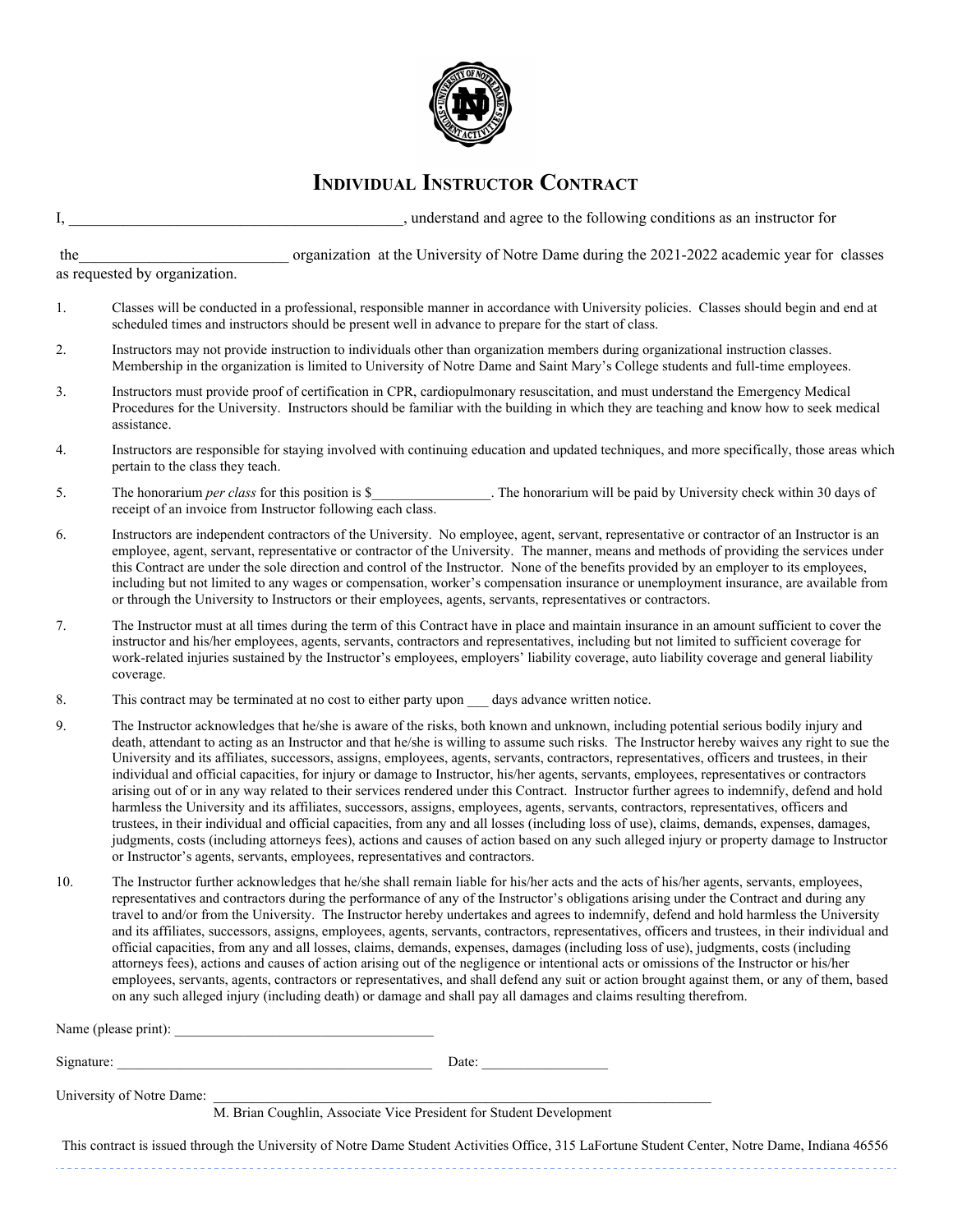## **PERSONAL INFORMATION**

| Last Name                                | First Name                                                                                                                   | Middle Initial | Date                             |
|------------------------------------------|------------------------------------------------------------------------------------------------------------------------------|----------------|----------------------------------|
| <b>Street Address</b>                    |                                                                                                                              |                | Home Phone                       |
| City, State, Zip                         |                                                                                                                              |                | <b>Business Phone</b>            |
| If yes, when and for what department(s)? | Have you ever applied to Notre Dame for employment or to perform services as an independent contractor? $\Box$ Yes $\Box$ No |                | Social Security Number           |
|                                          | If different, what was your name then?                                                                                       |                | Services desired to be performed |

## **RELATED EXPERIENCE**

| Name of Organization | Position or Involvement | <b>Contact Person</b> | Phone |
|----------------------|-------------------------|-----------------------|-------|
|                      |                         |                       |       |
|                      |                         |                       |       |
|                      |                         |                       |       |
|                      |                         |                       |       |
|                      |                         |                       |       |

| PLEASE SUPPLY THE FOLLOWING INFORMATION - USE ADDITIONAL PAGES IF NECESSARY.                                                                                                                                                                                                                          |                                                      |  |  |  |  |  |  |  |
|-------------------------------------------------------------------------------------------------------------------------------------------------------------------------------------------------------------------------------------------------------------------------------------------------------|------------------------------------------------------|--|--|--|--|--|--|--|
| Are you a U.S. citizen?<br>$\Box$ Yes<br>$\Box$ No<br>How long at your present address?                                                                                                                                                                                                               | How long at your previous address?<br>years<br>years |  |  |  |  |  |  |  |
| Previous Address<br><b>Street Address:</b>                                                                                                                                                                                                                                                            | City, State, Zip:                                    |  |  |  |  |  |  |  |
| Have you ever been convicted of a crime?<br>$\Box$ Yes<br>$\Box$ No If yes, please list all felony and misdemeanor convictions (including convictions by court<br>martial and driving under the influence, DUI). You do not have to list minor traffic violations. Include offense, penalty and date. |                                                      |  |  |  |  |  |  |  |
| A prior conviction does not necessarily mean that you cannot contract with the University. All circumstances will be considered.                                                                                                                                                                      |                                                      |  |  |  |  |  |  |  |
| Do you have any relatives working for Notre Dame at the present time?<br>$\Box$ Yes<br>$\Box$ No If yes, please list name, relationship and department.                                                                                                                                               |                                                      |  |  |  |  |  |  |  |